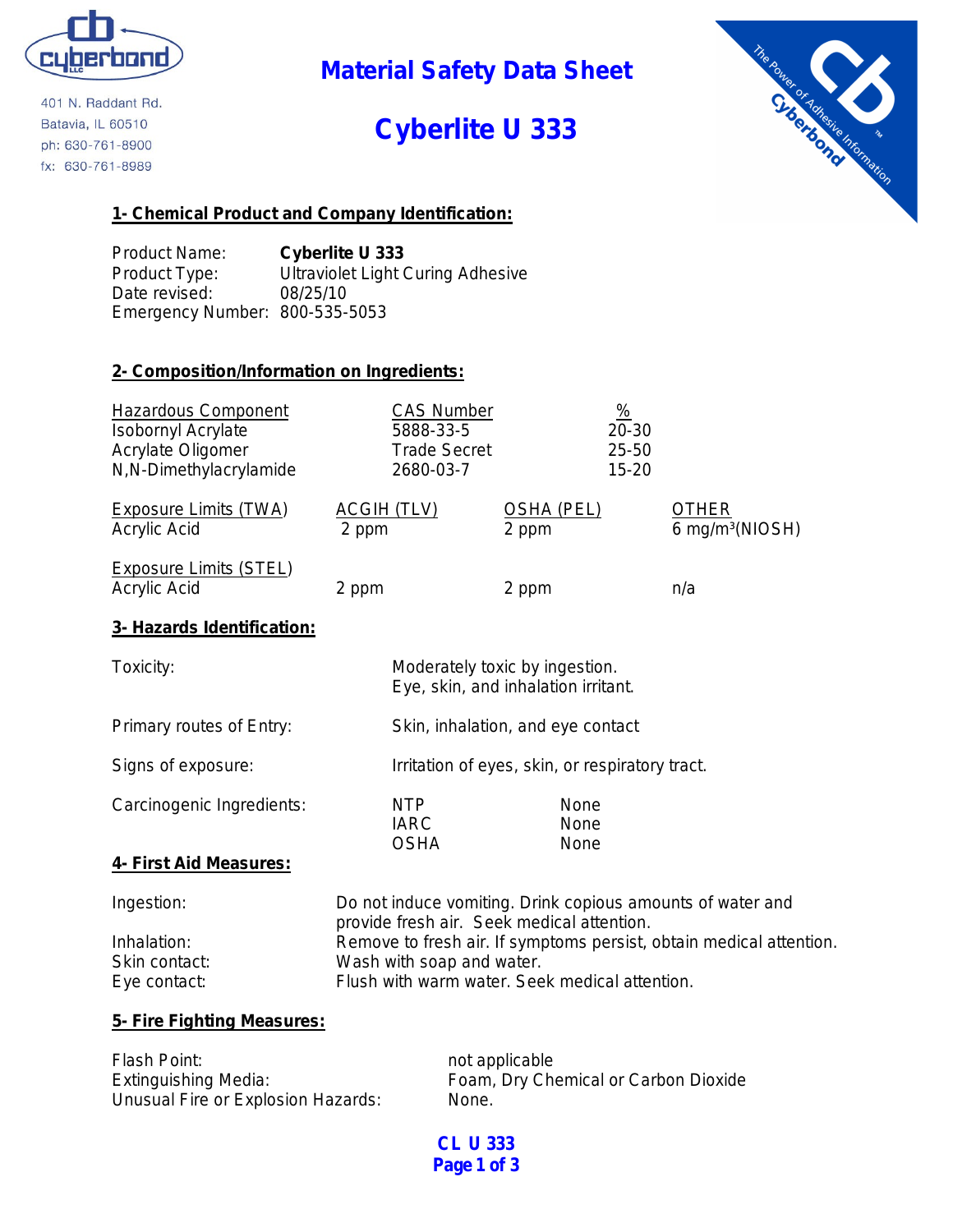### **Material Safety Data Sheet**

## **Cyberlite U 333**

Special Fire Fighting Procedures: Wear self-contained breathing apparatus.

#### **6-Accidental Release Measures**

Steps to be taken in case of spill or leak: Inform authorities in case of seepage into water system. Maintain adequate ventilation.

Soak up with inert absorbent. Store in a closed container until disposal.

#### **7- Handling and Storage:**

| Safe storage: | Store away from heat and direct sunlight to maximize shelf life.                   |  |
|---------------|------------------------------------------------------------------------------------|--|
|               | Store inside in a dry location between 50°Fand 90°F.                               |  |
| Handling:     | Keep container tightly closed. Avoid contact with skin. Avoid<br>breathing vapors. |  |

#### **8- Protective Equipment:**

| Ventilation:            | Local exhaust ventilation recommended for maintaining vapor<br>level below TLV. |
|-------------------------|---------------------------------------------------------------------------------|
| Respiratory protection: | Not applicable with good local exhaust.                                         |
| Skin:                   | Neoprene or non-reactive gloves. Do not use cotton or wool.                     |
| Eye protection:         | Safety glasses or goggles with side shields.                                    |

#### **9- Physical and Chemical Properties:**

| Appearance:           | clear liquid                 |
|-----------------------|------------------------------|
| Odor:                 | Mild                         |
| <b>Boiling Point:</b> | $212^{\circ}$ F              |
| Vapor Pressure:       | Less than .2mmHg @20C        |
| Vapor Density:        | More than 1 (Air = 1)        |
| Evaporation rate:     | Not applicable               |
| Specific Gravity:     | 1.1                          |
| Solubility in water:  | Negligible.                  |
| Auto Igniting         | Product is not self-igniting |
|                       |                              |

#### **10- Stability and Reactivity**

| Stability:                | Stable                                                 |
|---------------------------|--------------------------------------------------------|
| Hazardous Polymerization: | Will not occur                                         |
| Incompatibility:          | Photoreactive. Reacts with amines, acids, alkalis, and |
|                           | oxidizing agents.                                      |